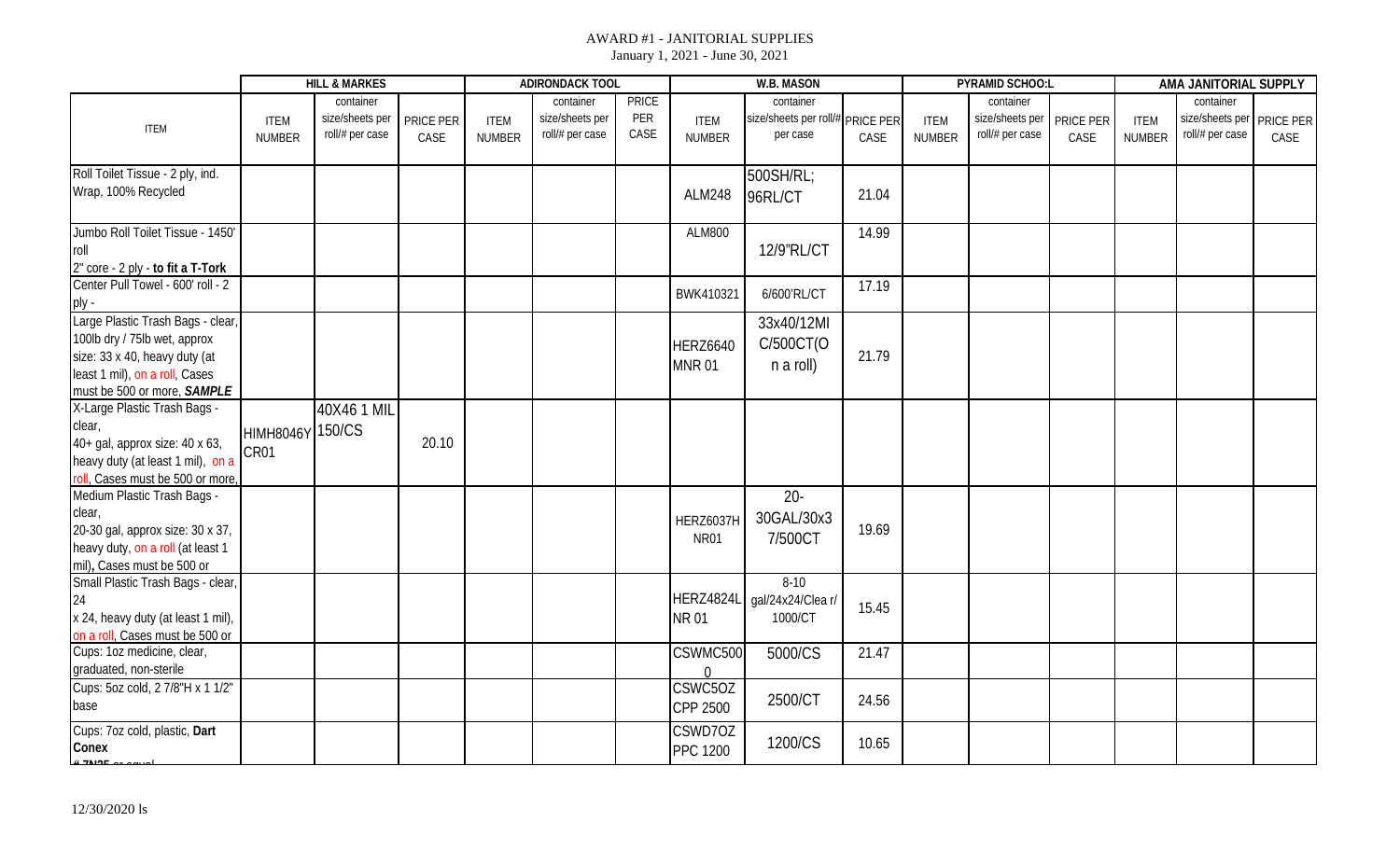| Cups: 8oz hot/cold, styrofoam<br>DC8J8                                                                                      |                 |                                                                       |       |  | DCC8J8          | 1000/CT         | 19.30 |        |           |       |  |  |
|-----------------------------------------------------------------------------------------------------------------------------|-----------------|-----------------------------------------------------------------------|-------|--|-----------------|-----------------|-------|--------|-----------|-------|--|--|
| Furniture Polish / aerosol,<br>Pledge,<br>or equal, Provide Sample if                                                       |                 |                                                                       |       |  | <b>NCL2007</b>  | 12/18oz/CS      | 26.71 |        |           |       |  |  |
| Multi Surface Dusting &<br>Cleaning, Endust, or equal,<br>Provide Sample & Specs if<br>equal product                        |                 |                                                                       |       |  |                 |                 |       | 5152-6 | 6/18oz/CS | 25.98 |  |  |
| Wood Cleaner/Polish, 2 in 1,<br>Orange Glo or equal, 32 oz,<br>Provide sample if equal<br>product                           | CLRCS232        | 12/17<br>OZ/CS                                                        | 25.30 |  |                 |                 |       |        |           |       |  |  |
| Everyday Cleaner, Hardwood &<br>Laminate Floor, Orange Glo, or<br>equal, 32 oz, Provide sample if SMZP2666<br>equal product | 004             | <b>SIMONIZ</b><br>$AP-7$<br><b>NEUTRAL</b><br><b>FLOOR</b><br>4/GL/CS | 15.97 |  |                 |                 |       |        |           |       |  |  |
| Stainless Steel Cleaner, oil<br>based - 16-18 oz                                                                            |                 |                                                                       |       |  | BWK347AE<br>А   | 1 EACH;<br>18oz | 2.26  |        |           |       |  |  |
| Liquid Disinfectant/Cleaner (non-<br>abrasive) Comet or equal, 32 oz<br><b>NOT CRÈME</b>                                    |                 |                                                                       |       |  | <b>NCL25236</b> | 12/32oz/CS      | 25.85 |        |           |       |  |  |
| Liquid Disinfectant/Cleaner<br>Concentrate, Lemon, Lysol or<br>equal, Gallon                                                | SMZQ3018<br>004 | 4/GL/CS                                                               | 23.50 |  |                 |                 |       |        |           |       |  |  |
| Roll Paper Towel/Perf,, sample<br>please - WHITE - RECYCLED                                                                 |                 |                                                                       |       |  | <b>MRC06350</b> | 30/85SH/CT      | 15.79 |        |           |       |  |  |
| Roll Paper Towel/Perf, good<br>quality, sample please -<br><b>BROWN - RECYCLED</b>                                          | MORR6800        | 8" BROWN<br><b>ROLL</b><br><b>TOWEL</b><br>6/800'/CS                  | 14.68 |  |                 |                 |       |        |           |       |  |  |
| Roll Paper Towel - equal to<br><b>Brawny or Bounty</b>                                                                      |                 |                                                                       |       |  | MRC06350        | 30/85SH/CT      | 15.79 |        |           |       |  |  |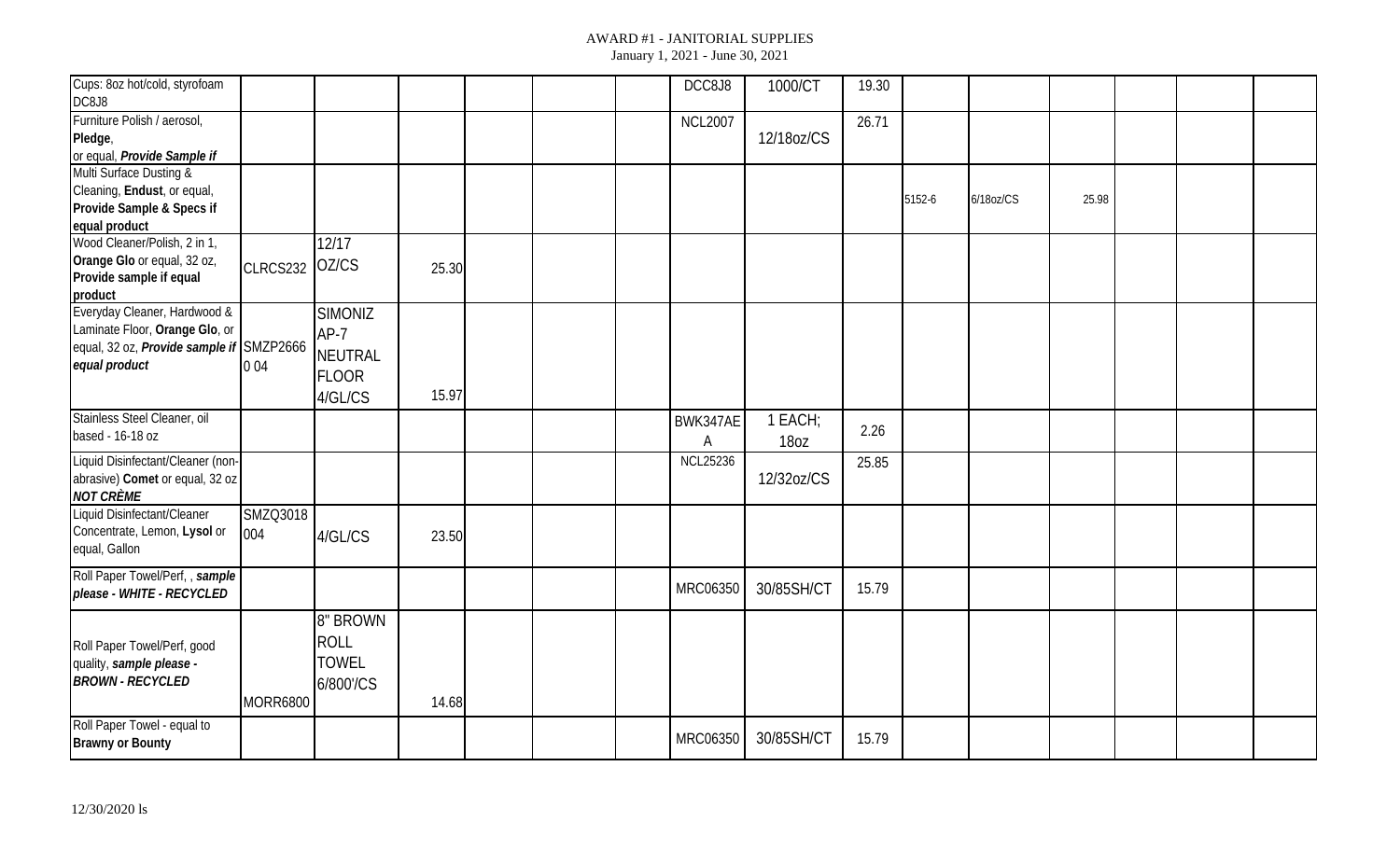| Ammonia                                          | JAB227705<br>21        | 4/GL/CS                                                       | 15.18 |  |                    |                                  |                                                     |  |  |  |
|--------------------------------------------------|------------------------|---------------------------------------------------------------|-------|--|--------------------|----------------------------------|-----------------------------------------------------|--|--|--|
| Bleach - Clorox, or equal                        |                        |                                                               |       |  | KIK1100863<br>5042 | 6GL/CT                           | 11.59                                               |  |  |  |
| Oxiclean, 25lb tub                               | <b>SMZC0597</b><br>050 | <b>CLOTHES</b><br>LINE<br>LAUNDRY<br><b>POWDER</b><br>50# BOX | 21.40 |  |                    |                                  |                                                     |  |  |  |
| Gloves - Powder Free - Vinyl -<br>Exam (Small)   |                        |                                                               |       |  | GS                 | NWLVECPF 100BX/1000<br><b>CT</b> | (\$9.56/B)<br>Χ<br>\$95.60C                         |  |  |  |
| Gloves - Powder Free - Vinyl -<br>Exam (Medium)  |                        |                                                               |       |  | GM                 | NWLVECPF 100BX/1000<br><b>CT</b> | (\$9.56/B)<br>Χ<br>\$95.60C                         |  |  |  |
| Gloves - Powder Free - Vinyl -<br>Exam (Large)   |                        |                                                               |       |  | GL                 | NWLVECPF 100BX/1000<br><b>CT</b> | $($ \$9.56 $/B$<br>Χ<br>\$95.60C<br>$\mathbf{\tau}$ |  |  |  |
| Gloves - Powder Free - Vinyl -<br>Exam (X-Large) |                        |                                                               |       |  | GXL                | NWLVECPF 100BX/1000<br><b>CT</b> | (\$9.56/B)<br>Χ<br>\$95.60C                         |  |  |  |
| Gloves - Powder Free - Latex<br>(Small)          |                        |                                                               |       |  | GS                 | NWLLGPPF 100BX/1000<br><b>CT</b> | \$7.96/B<br>Χ<br>\$79.60/C                          |  |  |  |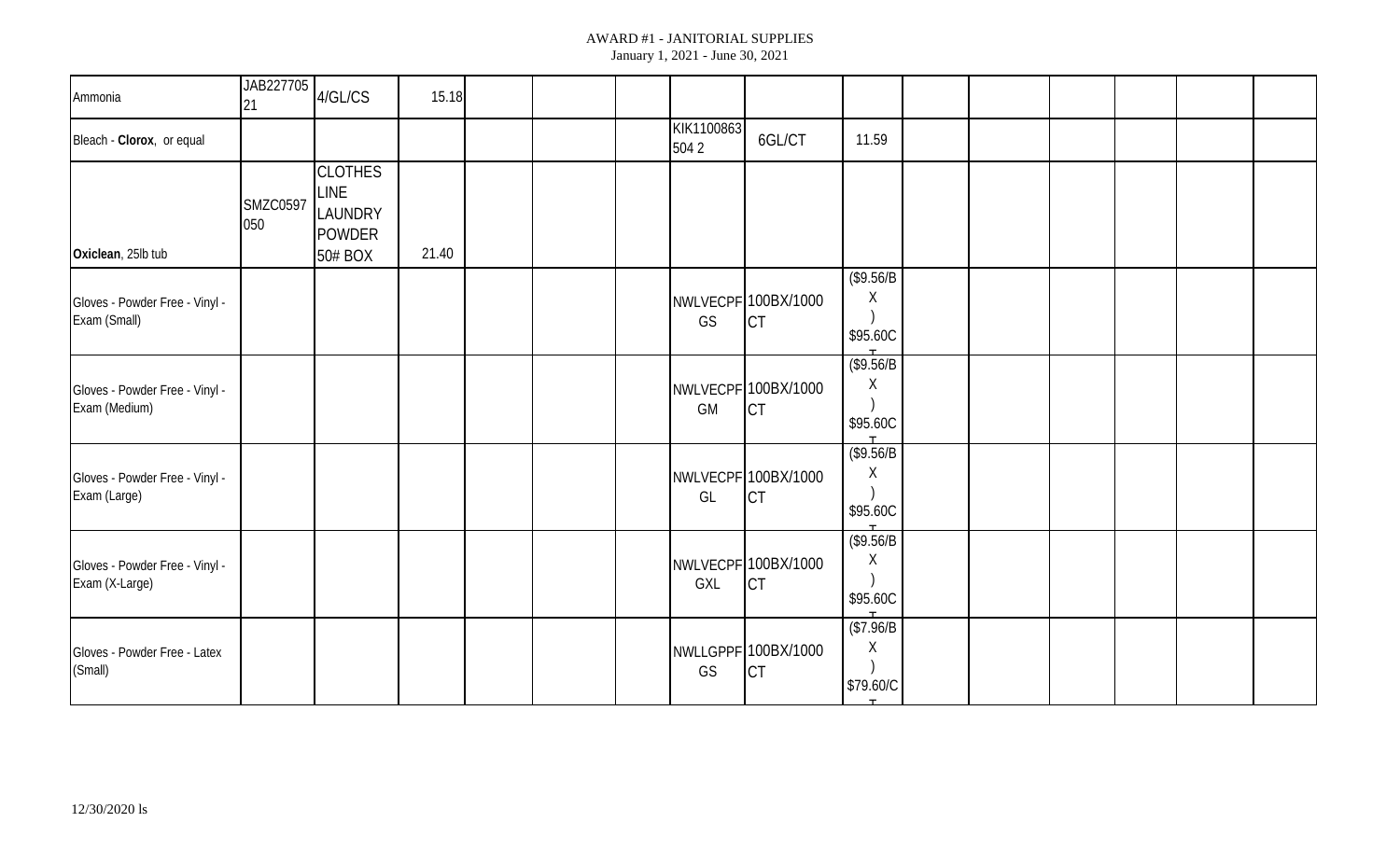| Gloves - Powder Free - Latex<br>(Medium)           |  |               |      | GM            | NWLLGPPF 100BX/1000<br><b>CT</b> | \$7.96/B<br>Χ<br>\$79.60/C                 |  |  |  |
|----------------------------------------------------|--|---------------|------|---------------|----------------------------------|--------------------------------------------|--|--|--|
| Gloves - Powder Free - Latex<br>(Large)            |  |               |      | GL            | NWLLGPPF 100BX/1000<br><b>CT</b> | \$7.96/B<br>X<br>\$79.60/C                 |  |  |  |
| Gloves - Powder Free - Latex (X-<br>Large)         |  |               |      | GXL           | NWLLGPPF 100BX/1000<br><b>CT</b> | \$7.96/B<br>Χ<br>\$79.60/C                 |  |  |  |
| Gloves - Powder Free - Nitrile -<br>Exam (Small)   |  |               |      | <b>FS</b>     | NWLENGAP 100BX/1000<br><b>CT</b> | \$16.25B<br>X)<br>\$162.50/<br><b>CT</b>   |  |  |  |
| Gloves - Powder Free - Nitrile -<br>Exam (Medium)  |  |               |      | <b>FM</b>     | NWLENGAP 100BX/1000<br><b>CT</b> | \$16.25B<br>X)<br>\$162.50/<br><b>CT</b>   |  |  |  |
| Gloves - Powder Free - Nitrile -<br>Exam (Large)   |  |               |      | $\mathsf{FL}$ | NWLENGAP 100BX/1000<br><b>CT</b> | (\$16.25B)<br>X)<br>\$162.50/<br><b>CT</b> |  |  |  |
| Gloves - Powder Free - Nitrile -<br>Exam (X-Large) |  |               |      | <b>FXL</b>    | NWLENGAP 100BX/1000<br><b>CT</b> | (\$16.25B<br>X)<br>\$162.50/<br><b>CT</b>  |  |  |  |
| Plunger                                            |  | CS510106 1/EA | 1.95 |               |                                  |                                            |  |  |  |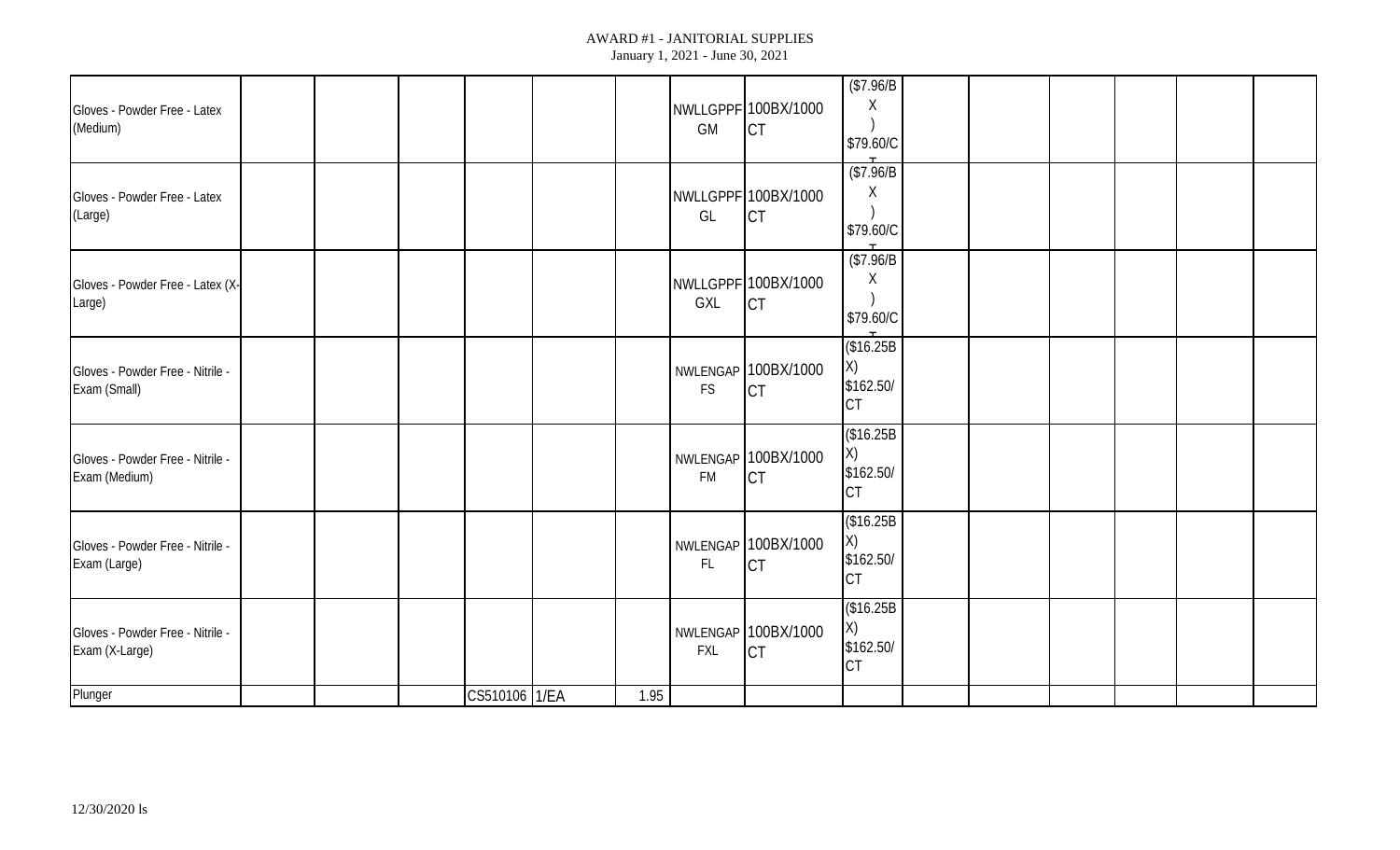| Toilet Brush with Holder                                                                         |                                                          |           |       |                                    |              |      | RCP631000<br>WE/<br>RCP631100<br>WE | 1 EACH     | 0.81/0.76<br>$=(1.57)$ |                      |             |       |  |  |
|--------------------------------------------------------------------------------------------------|----------------------------------------------------------|-----------|-------|------------------------------------|--------------|------|-------------------------------------|------------|------------------------|----------------------|-------------|-------|--|--|
| Brooms, corn maids                                                                               |                                                          |           |       |                                    |              |      |                                     |            |                        | ABCO<br>BR10016      | <b>EACH</b> | 2.69  |  |  |
| Brooms, Angled, 12"<br>Polypropylene Bristle, w/Vinyl<br><b>Coated Handle</b>                    |                                                          |           |       |                                    |              |      |                                     |            |                        | ABCO<br>BR10016      | <b>EACH</b> | 3.98  |  |  |
| Push Broom w/Non-Wood<br>Handle - 2' wide                                                        |                                                          |           |       | CSBBP10<br>0324<br>CSBBP14<br>0760 | 1/EA<br>1/EA | 9.79 |                                     |            |                        |                      |             |       |  |  |
| Push Broom w/Non-Wood<br>Handle -                                                                |                                                          |           |       |                                    |              |      |                                     |            |                        | BH11009 &<br>M106060 | <b>EACH</b> | 23.99 |  |  |
| Air Deodorizer - Simonize<br>Eliminator or equal - Provide<br>Sample & Specs if equal<br>product | $\left  \frac{\text{SMZL21070}}{\text{S}} \right $<br>12 | 12/320Z/C | 21.75 |                                    |              |      |                                     |            |                        |                      |             |       |  |  |
| Air Freshener - 9.7 oz - Febreze<br>Air                                                          |                                                          |           |       |                                    |              |      | PGC96255<br><b>CT</b>               | 6/8.8oz/CT | 17.69                  |                      |             |       |  |  |
| Spray Disinfectant, 16.5 oz,<br>Chase                                                            |                                                          |           |       |                                    |              |      | CHP34104                            | 1EA/16.5oz | 1.75                   |                      |             |       |  |  |
| Odor Obsorbing Gel - assorted<br>scents - 8 oz - Natural Magic,<br>or equal                      |                                                          |           |       |                                    |              |      | BRI900114<br>EA                     | 1 EACH     | 3.75                   |                      |             |       |  |  |
| <b>Universal Telescopic Window</b><br>Squeegee Pole - 4-8'                                       |                                                          |           |       |                                    |              |      | COCP2550<br>08                      | EACH       | 5.34                   |                      |             |       |  |  |
| Bi-Level Deck Scrub Brush - 10"<br>stiff crimped polypropylene<br>bristles - 60" wood handle     |                                                          |           |       |                                    |              |      | COCPI0040<br>00/<br>COCPM101<br>060 | 1 EACH     | 1.53/3.69<br>$=(5.22)$ |                      |             |       |  |  |
| Mop Head - 8 oz - THIN BAND<br>ONLY - (nylon or blend for<br>waxing)                             |                                                          |           |       |                                    |              |      |                                     |            |                        | $LM203MCSN$ $12/CS$  |             | 38.28 |  |  |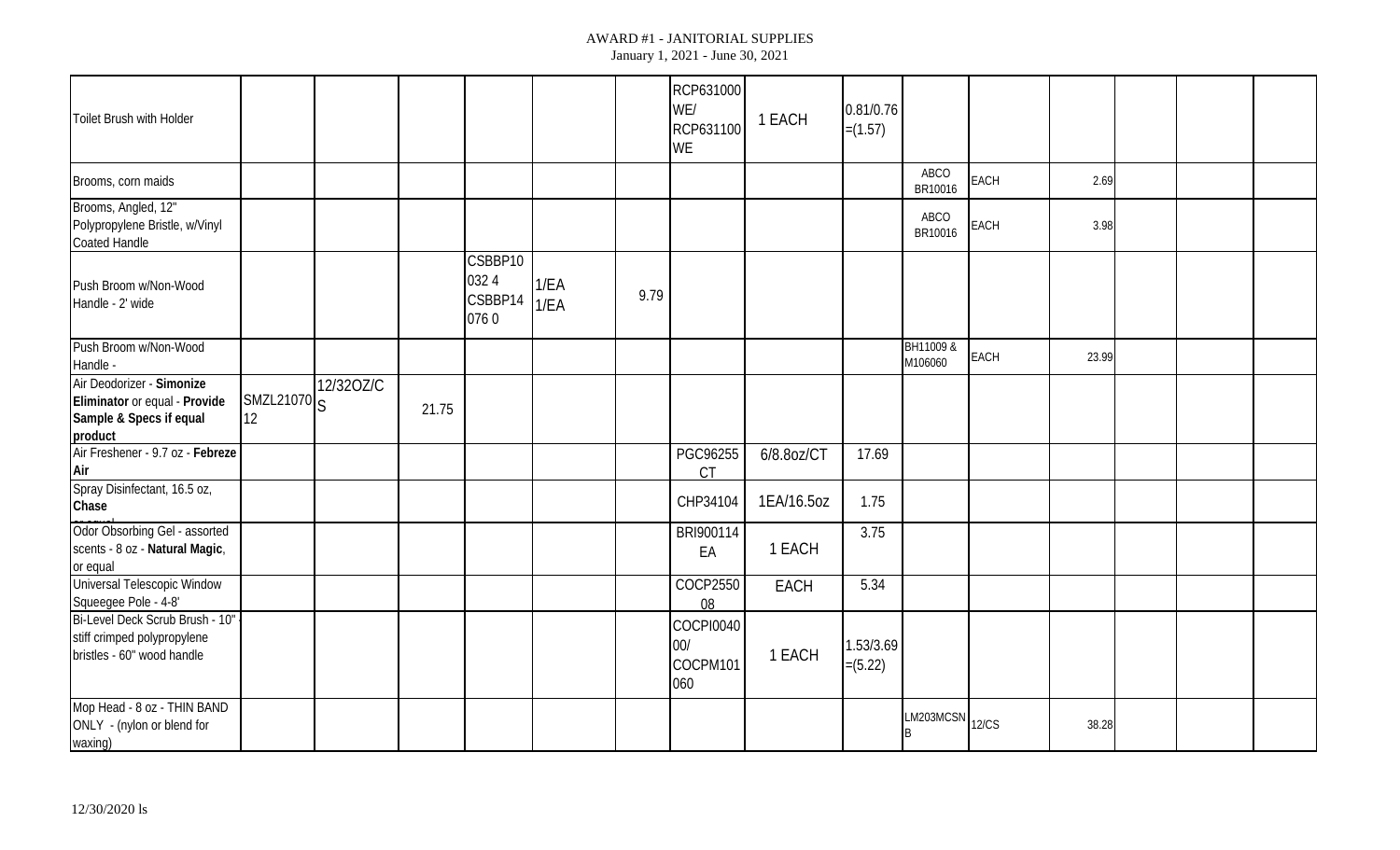| Mop Head - 16 oz - THIN BAND<br><b>ONLY</b>                                                                                                                               |     |                                                                                                                   |       |                 |      |       | ABOCM201<br>6S | 12/DZ    | 17.49 |                  |             |       |  |  |
|---------------------------------------------------------------------------------------------------------------------------------------------------------------------------|-----|-------------------------------------------------------------------------------------------------------------------|-------|-----------------|------|-------|----------------|----------|-------|------------------|-------------|-------|--|--|
| Mop Head - 20 oz - THIN BAND<br>ONLY                                                                                                                                      |     |                                                                                                                   |       |                 |      |       | ABOCM202<br>0S | 12/CT    | 20.79 |                  |             |       |  |  |
| Cotton Wall Mop Pad 5" x 8 1/2"<br>Geerpres # 9502 or equal                                                                                                               |     |                                                                                                                   |       |                 |      |       | RCPS299        | Each     | 7.59  |                  |             |       |  |  |
| Microfiber Wall Wash Mop Pad -<br>5" x 10 1/2" - Backing: velcro<br>style loop                                                                                            |     | $q^{\prime\prime}$<br><b>GREEN/W</b><br><b>HITE</b><br><b>MICROFIB</b><br>ER 12/CS 2-<br>3 WK LEAD<br><b>TIME</b> | 36.90 |                 |      |       |                |          |       |                  |             |       |  |  |
| Handle for above Microfiber Wall TUWPTZ9<br>Wash Mop                                                                                                                      |     | 6/CS 2-3<br><b>WK LEAD</b><br><b>TIME</b>                                                                         | 34.00 |                 |      |       |                |          |       |                  |             |       |  |  |
| Loop Wet Mop Head -<br>Cotton/Synthetic - Heavy Duty 5"<br>Vinyl Headbands - Washable -<br>W.B. Mason BWK502WHCT or<br>equal - Provide Sample &<br>Specs if equal product |     |                                                                                                                   |       | CSBBP16<br>0418 | 1/EA | 3.19  |                |          |       |                  |             |       |  |  |
| Commercial Rectangle Down<br>Press<br>Mop Bucket w/Wringer - 20 qt -<br>Rubbermaid FGQ93000Blue or<br>equal - Provide Sample &                                            |     |                                                                                                                   |       |                 |      |       |                |          |       | FGQ93000B<br>Lue | <b>EACH</b> | 91.95 |  |  |
| Side Press Mop Bucket<br>w/Wringer - 26 qt - Rubbermaid<br>FG748000Yel or equal -<br>Provide Sample & Specs if<br>equal product                                           |     |                                                                                                                   |       | CSBBP15<br>0326 | 1/EA | 32.60 |                |          |       |                  |             |       |  |  |
| Murphy's Oil - liquid soap, or<br>equal                                                                                                                                   |     |                                                                                                                   |       |                 |      |       | CPC0110<br>3EA | 1 GALLON | 11.46 |                  |             |       |  |  |
| Bully crème cleanser - qt                                                                                                                                                 | 012 | SMZG1325 12/32OZ/C<br>S                                                                                           | 20.00 |                 |      |       |                |          |       |                  |             |       |  |  |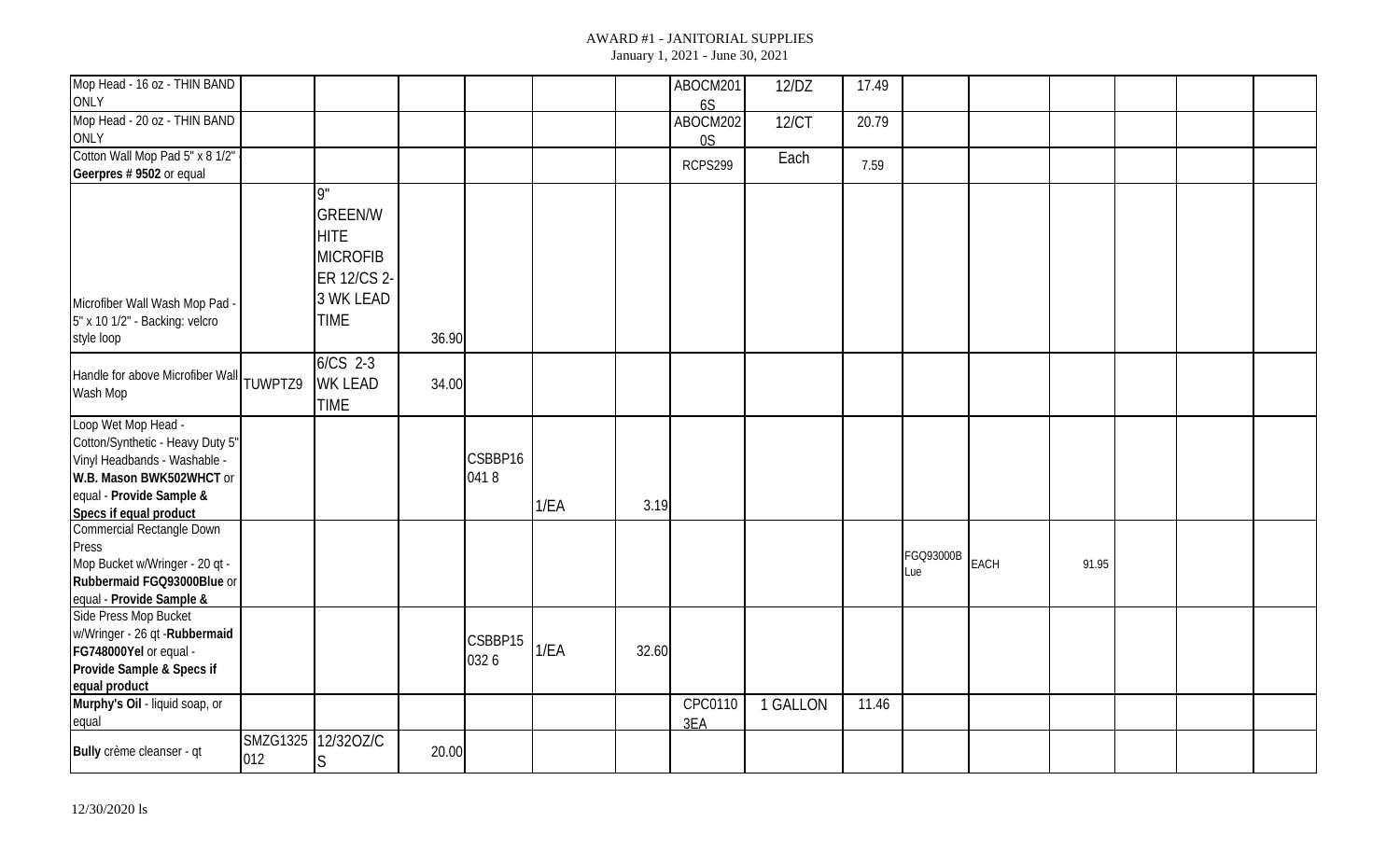| Digest - gal - or equal - Provide SMZD0860 |                      |                    | 25.08 |         |      |      |                 |            |       |  |  |  |
|--------------------------------------------|----------------------|--------------------|-------|---------|------|------|-----------------|------------|-------|--|--|--|
| Sample & Specs if equal                    | 004                  | 4/GL/CS            |       |         |      |      |                 |            |       |  |  |  |
| product                                    |                      |                    |       |         |      |      |                 |            |       |  |  |  |
| Powder Cleanser - Comet, or                |                      |                    |       |         |      |      | CPC1427         |            | 23.26 |  |  |  |
| equal                                      |                      |                    |       |         |      |      | 8CT             | 24/21oz/CT |       |  |  |  |
| Provide Sample & Specs if                  |                      |                    |       |         |      |      |                 |            |       |  |  |  |
| Simple Green - gallon or equal             |                      |                    |       |         |      |      | NCL100129       |            | 17.49 |  |  |  |
| Provide Sample & Specs if                  |                      |                    |       |         |      |      |                 | 4/GL/CT    |       |  |  |  |
| equal product                              |                      |                    |       |         |      |      |                 |            |       |  |  |  |
| Bissell - Carpet Shampoo, or               |                      |                    |       |         |      |      | <b>NCL66029</b> |            | 6.79  |  |  |  |
| equal                                      |                      |                    |       |         |      |      |                 | 4/GL/CT    |       |  |  |  |
| Provide Sample & Specs if                  |                      |                    |       |         |      |      |                 |            |       |  |  |  |
| Spray Bottles - 32oz                       | <b>IMP5032W</b><br>G | EACH               | 0.49  |         |      |      |                 |            |       |  |  |  |
| <b>Trigger Sprayers</b>                    | <b>IMP4902</b>       | <b>EACH</b>        | 0.51  |         |      |      |                 |            |       |  |  |  |
|                                            |                      |                    |       | CSBBP15 |      |      |                 |            |       |  |  |  |
| Mop Handles                                |                      |                    |       | 0160    | 1/EA | 5.02 |                 |            |       |  |  |  |
|                                            |                      | 4/GL/CS 2-         |       |         |      |      |                 |            |       |  |  |  |
| Floor Wax - gal, Wet Look or               |                      | SMZCS074 3 WK LEAD |       |         |      |      |                 |            |       |  |  |  |
| equal                                      | 0004                 | <b>TIME</b>        | 34.25 |         |      |      |                 |            |       |  |  |  |
|                                            |                      |                    |       |         |      |      |                 |            |       |  |  |  |
|                                            |                      |                    |       |         |      |      |                 |            |       |  |  |  |
| Floor Stripper - gal                       |                      |                    |       |         |      |      | NCL105029       | 4GL/CS     | 16.63 |  |  |  |
| Floor Finish - gal, Simonize               | SMZCS074             | 4/GL/CS            | 34.25 |         |      |      |                 |            |       |  |  |  |
| Super Sealer or equal                      | 0004                 |                    |       |         |      |      |                 |            |       |  |  |  |
| Cleaner/Degreaser - Simonize               | <b>SMZP2666</b>      |                    | 15.94 |         |      |      |                 |            |       |  |  |  |
| AP7, container size: gallon, or            | 004                  | 4/GL/CS            |       |         |      |      |                 |            |       |  |  |  |
| equal                                      |                      |                    |       |         |      |      |                 |            |       |  |  |  |
| Cleaner/Degreaser - Simonize               | <b>SMZC0595</b>      | 12/320Z/C          | 18.70 |         |      |      |                 |            |       |  |  |  |
| Strike Force or equal, container 012       |                      | S                  |       |         |      |      |                 |            |       |  |  |  |
| size: Quart                                |                      |                    |       |         |      |      |                 |            |       |  |  |  |
| GOJO Deluxe Lotion Hand Soap               |                      |                    |       |         |      |      | GOJ2217         |            | 44.89 |  |  |  |
| 2L                                         |                      |                    |       |         |      |      |                 | 4/2L/CT    |       |  |  |  |
| # 2217 - dispensers supplied               |                      |                    |       |         |      |      |                 |            |       |  |  |  |
| Dispenser for #2217 - FREE                 |                      |                    |       |         |      |      | GOJ2230         | 1 EACH     | Free  |  |  |  |
| Liquid Hand Soap Simonize                  |                      |                    |       |         |      |      | <b>NCL34529</b> |            | 17.19 |  |  |  |
| Phlo Off or equal, for                     |                      |                    |       |         |      |      |                 | 4GL/CS     |       |  |  |  |
| dispensers (gal)                           |                      |                    |       |         |      |      |                 |            |       |  |  |  |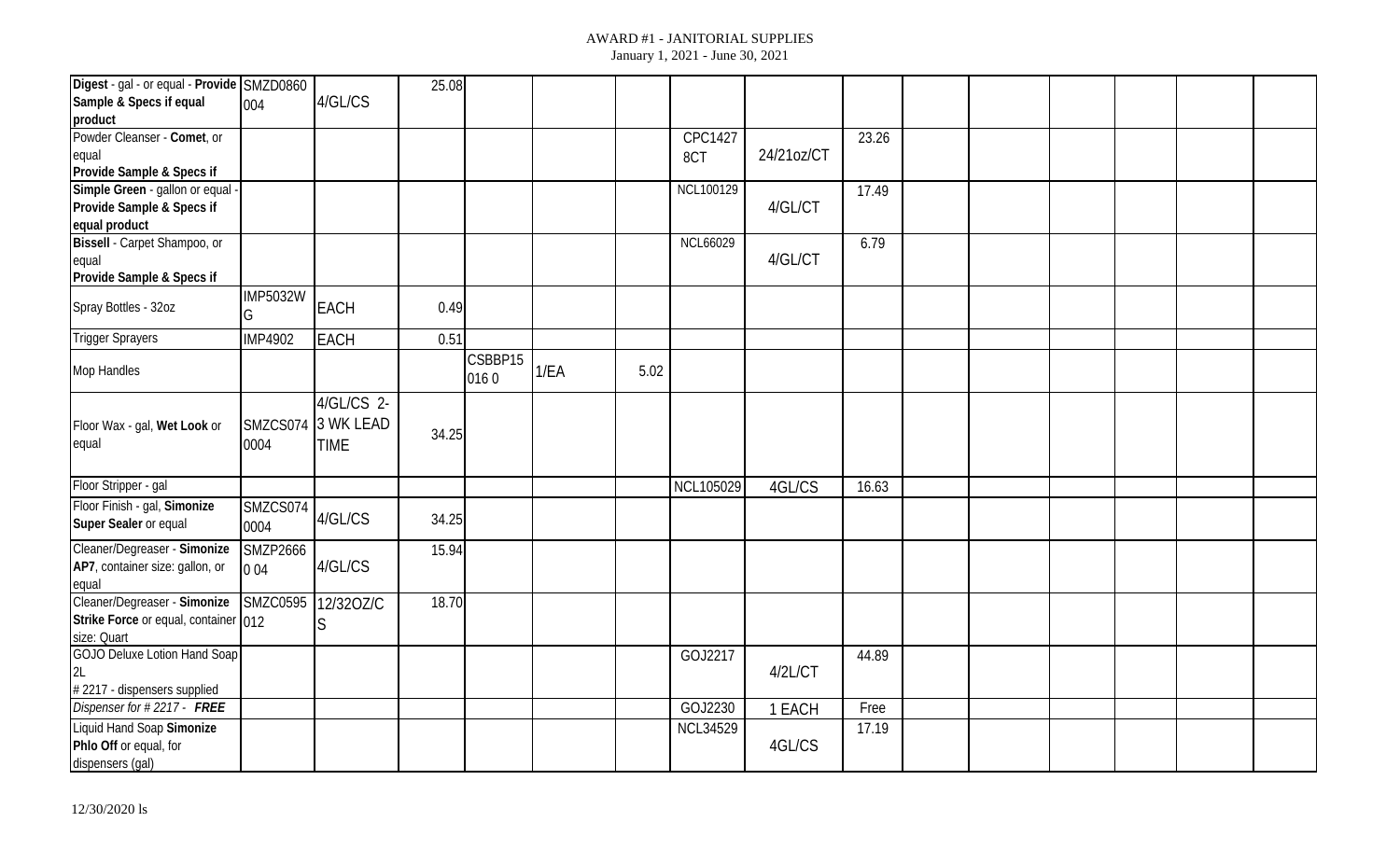| <b>Hand Sanitizers Purell</b><br>9656/9657, or equal                           | GJ965712               | 12/800ML/<br>CS | 98.50         |  |                                  |                        |       |  |  |  |
|--------------------------------------------------------------------------------|------------------------|-----------------|---------------|--|----------------------------------|------------------------|-------|--|--|--|
| Hand Sanitizers Foam 5392, or<br>equal                                         |                        |                 |               |  | CT                               | GOJ539202 2/1200ML/C T | 47.89 |  |  |  |
| Liquid (HE) Laundry Detergent<br>100 oz, Tide, or equal                        | <b>SMZW4200</b><br>004 | 4/GL/CS         | 19.36         |  |                                  |                        |       |  |  |  |
| Electrolux Type U / Prolux<br>Vacuum                                           | NO BID                 | <b>NO BID</b>   | <b>NO BID</b> |  |                                  |                        |       |  |  |  |
| Mighty Mite - Type MM vacuum<br>bags                                           |                        |                 |               |  | <b>EUR63253A</b><br>10           | 5/PK                   | 5.09  |  |  |  |
| Sanitaire Vacuum Bags - UP-1 - NO BID<br>9100, C4900                           |                        | NO BID          | <b>NO BID</b> |  |                                  |                        |       |  |  |  |
| Sanitaire Vacuum Bags - SD -<br>P1/6600                                        |                        |                 |               |  | <b>EUR63262B</b><br><b>10C T</b> | 50/CT                  | 45.00 |  |  |  |
| Vacuum Cleaner Scent Tabs -<br>Style 515                                       | NILAS0030              | 8/12/CS         | 60.67         |  |                                  |                        |       |  |  |  |
| Ecolab TriStar Flexylight<br>Laundry Soap # 16326                              | ECO61009<br>16         | 2.5 GAL         | 125.72        |  |                                  |                        |       |  |  |  |
| Ecolab Neutral Floor Cleaner #<br>6100035                                      | ECO61000<br>35         | 2/2L/CS         | 60.36         |  |                                  |                        |       |  |  |  |
| Ecolab Heavy Duty Bathroom<br>Cleaner Disinfectant #10158                      | ECO61101<br>58         | 2/2L/CS         | 87.62         |  |                                  |                        |       |  |  |  |
| Ecolab Orange Force # 21038                                                    | ECO61210<br>38         | 2/2L/CS         | 60.23         |  |                                  |                        |       |  |  |  |
| <b>Ecolab Revitalize Encapsulation</b><br>Carpet Cleaner - 1 gal #<br>61495099 | ECO61950<br>99         | 4/GL/CS         | 98.34         |  |                                  |                        |       |  |  |  |
| Ecolab Solid Surge Plus # 17905 $\begin{bmatrix} 5 \\ 0.5 \end{bmatrix}$       | ECO61179               | 4/9LB/CS        | 205.69        |  |                                  |                        |       |  |  |  |
| Ecolab All Purpose Cleaner #<br>14205                                          | ECO61009<br>$\sqrt{2}$ | 2/2L/CS         | 150.39        |  |                                  |                        |       |  |  |  |
| Ecolab Solid Navisoft #16001                                                   | ECO61160<br>01         | 2/6LB/CS        | 127.42        |  |                                  |                        |       |  |  |  |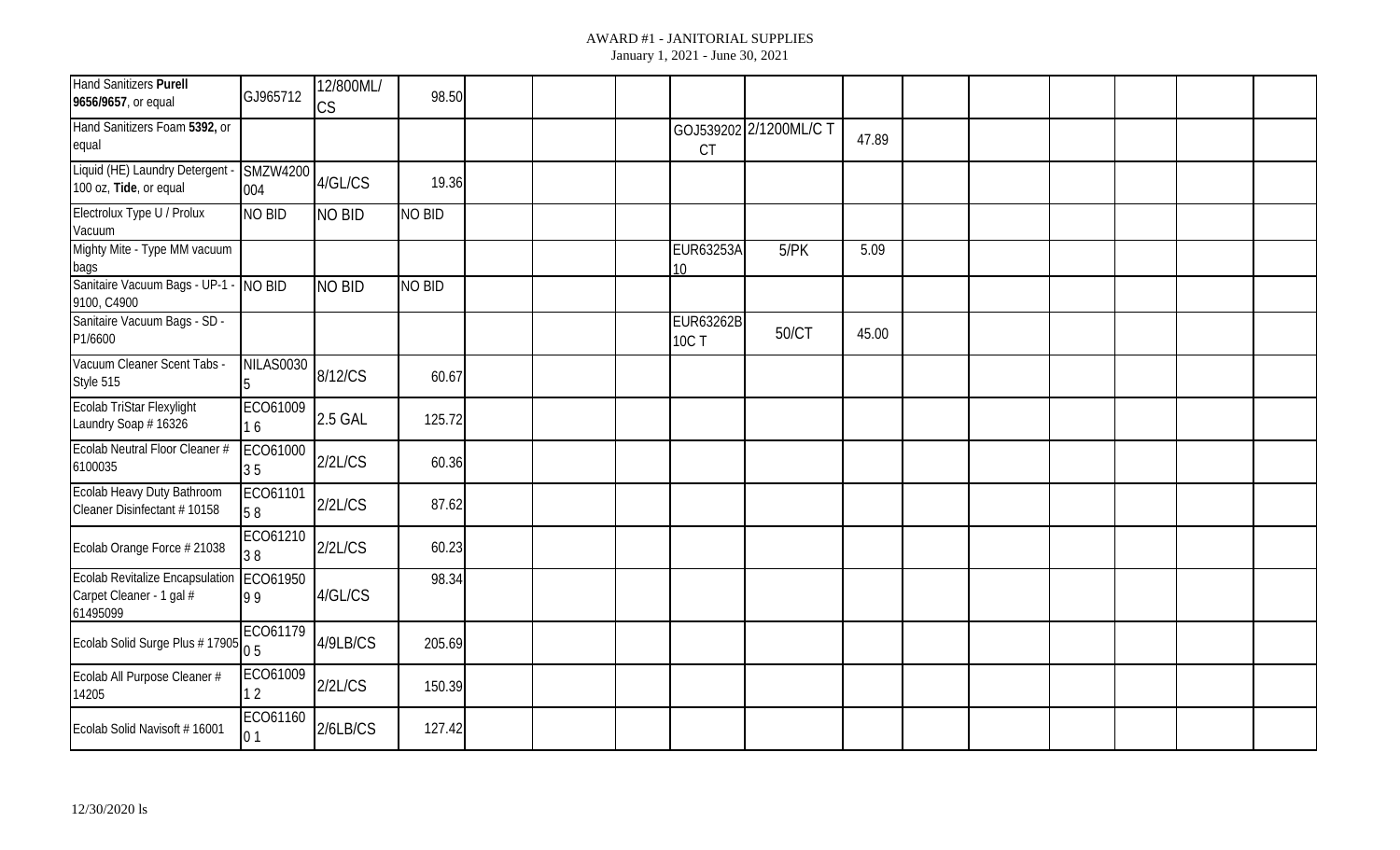| Ecolab Stain Away #13649                                                             | ECO61009<br>75  | 2/4LB/CS                  | 56.43  |  |                  |                            |       |          |       |       |  |  |
|--------------------------------------------------------------------------------------|-----------------|---------------------------|--------|--|------------------|----------------------------|-------|----------|-------|-------|--|--|
| Disposable Multipurpose Rags,<br>10" x 12", 200/bx - Scott Rags<br>In A Box or equal | KIM05812        | 12.5" X 13"<br>1080/CS    | 40.60  |  |                  |                            |       |          |       |       |  |  |
| Shop Rags - 100% cotton -<br>14x14 - 60/bx - Uline # S-7288<br>or equal              | HSP34025        | 25 LB<br>APPROX<br>180/CS | 36.15  |  |                  |                            |       |          |       |       |  |  |
| Terry Cloth Cleaning Rags -<br>14x17, 25 lb - Hospeco #534-25<br>or equal            |                 |                           |        |  | HOS53725         | 25 LB                      | 41.78 |          |       |       |  |  |
| <b>General Purpose Scouring Pad</b><br>6"                                            |                 |                           |        |  | PME750041<br>61  | 20/CT                      | 3.18  |          |       |       |  |  |
| Glass Cleaner - Windex or                                                            |                 |                           |        |  | <b>NCL130429</b> | 4GL/CS                     | 15.26 |          |       |       |  |  |
| Revitalize Miracle Spotter #<br>6101125 or equal                                     | ECO61011<br>25  | 4/22<br>OZ/CS             | 197.78 |  |                  |                            |       |          |       |       |  |  |
| Antibacterial Foam Soap - 1250<br>$ml -$                                             |                 |                           |        |  | <b>NCL044657</b> | 6/1000ml/C<br>$\mathsf{S}$ | 26.49 |          |       |       |  |  |
| <b>Dispenser for Antibacterial</b><br>Foam                                           |                 |                           |        |  | <b>NCL4217</b>   | 1 EACH                     | Free  |          |       |       |  |  |
| Snapback Spray Buff, Floor<br>Cleaner or equal size: Gallon                          |                 |                           |        |  | <b>NCL52029</b>  | 1 GALLON                   | 5.16  |          |       |       |  |  |
| MPC All-Surf - All Purpose<br>Cleaner or equal                                       | SMZP2666<br>004 | 4/GL/CS                   | 15.97  |  |                  |                            |       |          |       |       |  |  |
| Simonize Freedom Bowl<br>Cleaner -                                                   |                 |                           |        |  | NCL171529        | 4GL/CS                     | 15.02 |          |       |       |  |  |
| Magic Erasers (Mr. Clean) or<br>equal                                                |                 |                           |        |  |                  |                            |       | H7150-24 | 24/CS | 11.76 |  |  |
| Lint Rollers - 12/cs                                                                 |                 |                           |        |  | MMM836RS<br>30   | 1 EACH                     | 2.05  |          |       |       |  |  |
| Enmotion Towels - Brown -<br>6/800'/cs                                               |                 |                           |        |  | GPC89480         | 6/800'/CT                  | 45.89 |          |       |       |  |  |
| Enmotion Towels - White -<br>6/800'/cs                                               |                 |                           |        |  | GPC89460         | 6/800'/CT                  | 47.14 |          |       |       |  |  |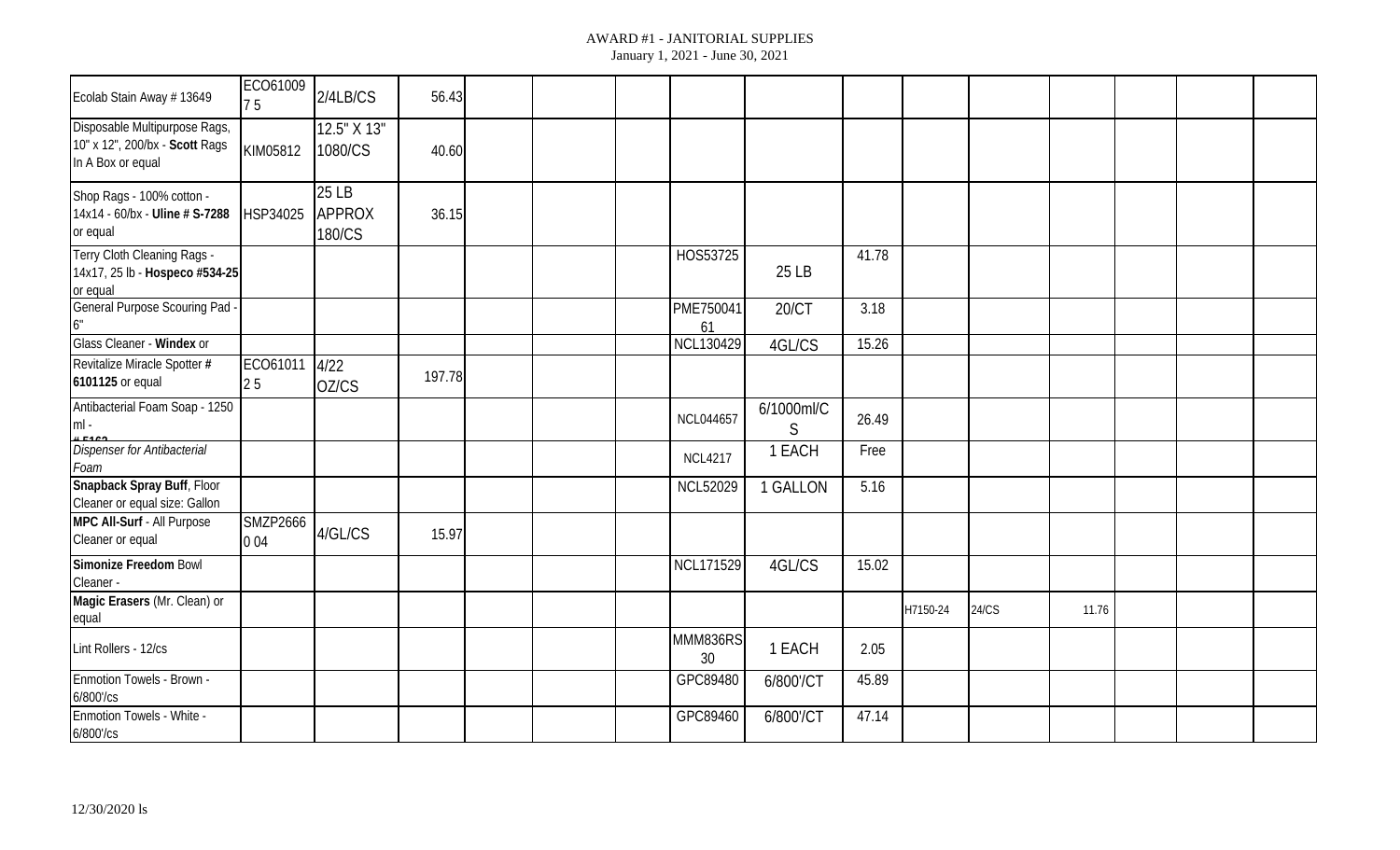| Sanitary Napkin Receptacle -            |  |        |  | HOS250201     | <b>EACH</b> | 12.05 |         |  |  |
|-----------------------------------------|--|--------|--|---------------|-------------|-------|---------|--|--|
| approx 10" x 7" x3"                     |  |        |  | W             |             |       |         |  |  |
| <b>Sanitary Napkin Receptacle</b>       |  |        |  | <b>HOS260</b> | 500/CT      | 13.04 |         |  |  |
| Liner -                                 |  |        |  |               |             |       |         |  |  |
|                                         |  |        |  |               |             |       |         |  |  |
| MINIMUM ORDER TO AVOID<br>SHIPPING FEES |  | 250.00 |  |               |             |       | \$50.00 |  |  |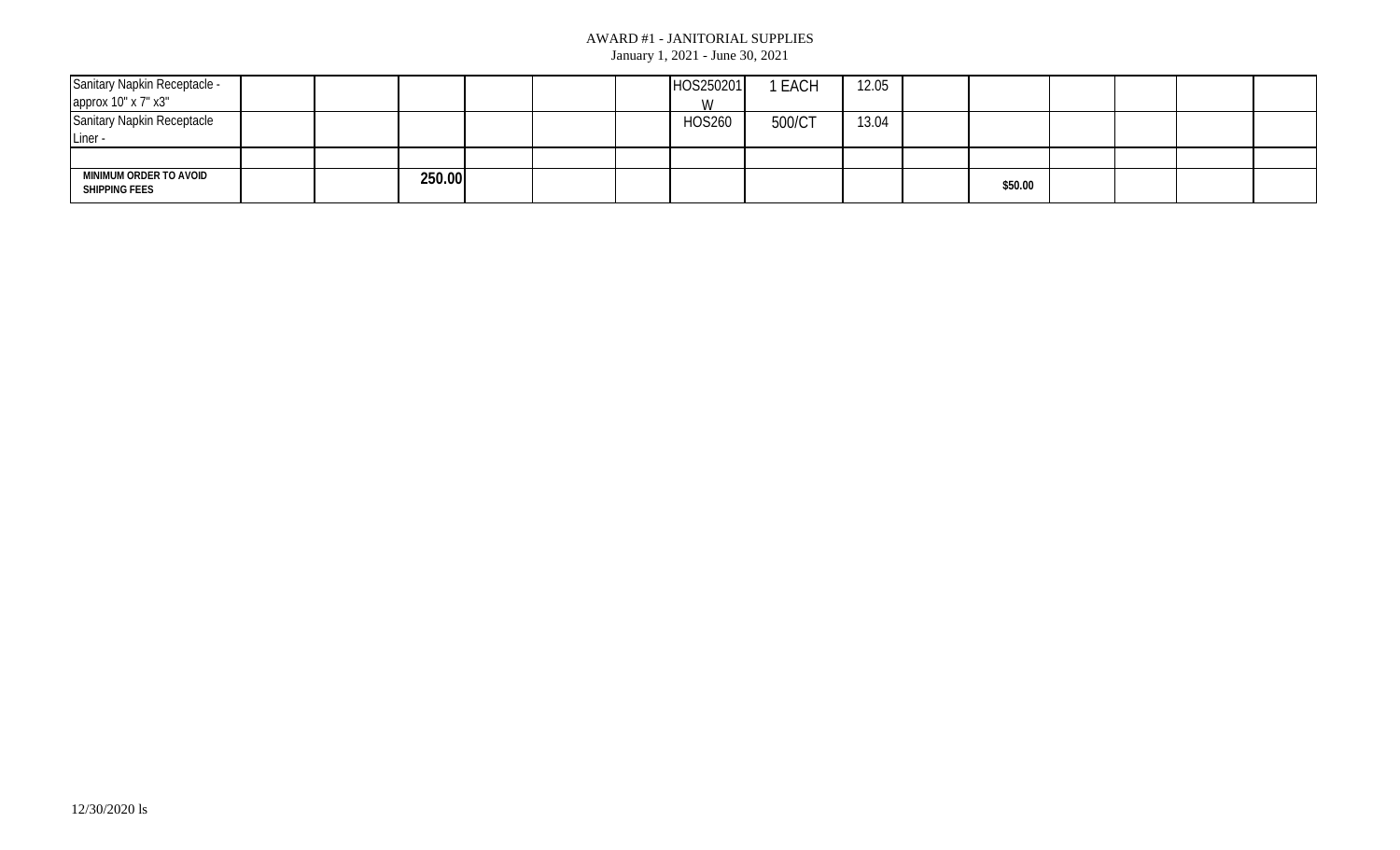|                                            |                    | <b>HILL &amp; MARKES</b> |                   |                                 | <b>W.B.MASON</b>   |                   |                              | <b>NYSID</b>              |                   |
|--------------------------------------------|--------------------|--------------------------|-------------------|---------------------------------|--------------------|-------------------|------------------------------|---------------------------|-------------------|
| <b>ITEM</b>                                | <b>ITEM NUMBER</b> | NUMBER PER<br>CASE       | PRICE PER<br>CASE | <b>ITEM NUMBER</b>              | NUMBER PER<br>CASE | PRICE PER<br>CASE | <b>ITEM</b><br><b>NUMBER</b> | <b>NUMBER</b><br>PER CASE | PRICE PER<br>CASE |
| All-Purpose Liquid Cleaner - gal           | SMZP2666004        | 4/GL/CS                  | 15.97             |                                 |                    |                   |                              |                           |                   |
| Aluminum Foil 18" x 500'                   |                    |                          |                   | <b>CSWF18500S</b><br>D          | 1 Roll             | 12.76             |                              |                           |                   |
| <b>Apron Plastic</b>                       |                    |                          |                   | CSWAPIW24<br>421000             | 1000/CS            | 28.57             |                              |                           |                   |
| Bib Apron - Clear Vinyl - 45x36 - 12/pkg   |                    |                          |                   | <b>WEB167RA08</b><br>C48        | $1$ /EA            | 1.98              |                              |                           |                   |
| Bags -10# Elephant                         |                    |                          |                   | DUM29810                        | 500/BL             | 14.29             |                              |                           |                   |
| Bags -10# Brown                            |                    |                          |                   | DUM18410                        | 500/BL             | 12.29             |                              |                           |                   |
| Bags - 8# Brown Paper                      |                    |                          |                   | <b>DUM18408</b>                 | 500/BL             | 11.05             |                              |                           |                   |
| Bags - 6# White - waxed                    |                    |                          |                   | BGC300296                       | 1000/CT            | 47.18             |                              |                           |                   |
| Bags - 6# White                            |                    |                          |                   | DUM51046                        | 500/BL             | 12.08             |                              |                           |                   |
| Bags - 6# Brown                            |                    |                          |                   | DUM18406                        | 500/BL             | 9.68              |                              |                           |                   |
| Bags - 3# Brown Paper                      |                    |                          |                   | BAGGK3500                       | 500/BL             | 8.55              |                              |                           |                   |
| Bags - 4# Brown Paper                      |                    |                          |                   | DUM18404P<br>K                  | 500/BL             | 7.87              |                              |                           |                   |
| Garbage Bags - 30-33 gal - Heavy           |                    |                          |                   | <b>HERZ6640M</b><br><b>NR01</b> | 500/CT             | 21.79             |                              |                           |                   |
| Garbage Bags - 56 gal - Black - Heavy Duty |                    |                          |                   | <b>HERZ8648VK</b><br>R01        | 200/CT             | 16.31             |                              |                           |                   |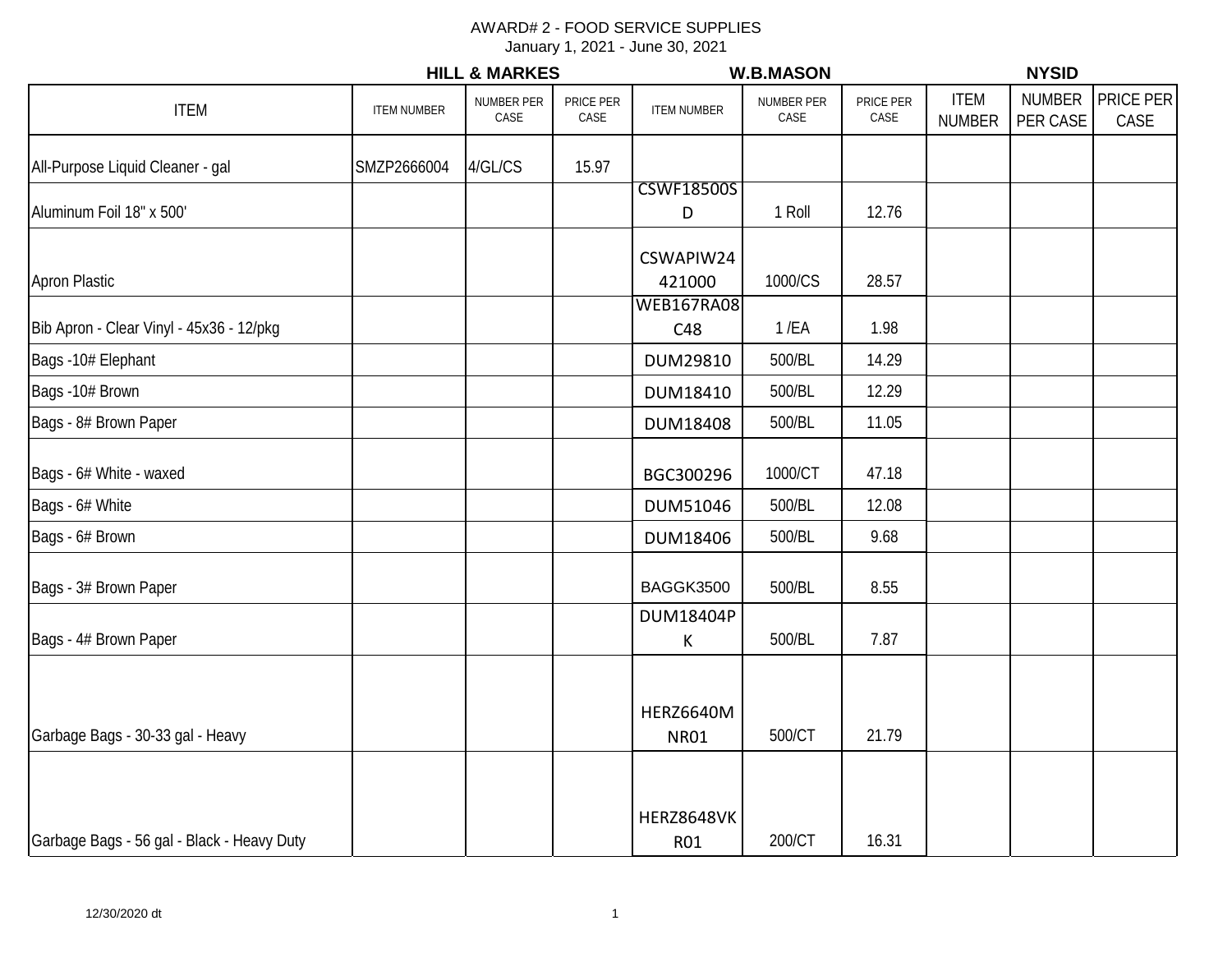| Garbage Bags - 56 gal - Clear - Heavy Duty                       | HIMP434812N | 43X4812<br><b>MIC 200/CS</b> | 15.83 |                                 |         |       |  |  |
|------------------------------------------------------------------|-------------|------------------------------|-------|---------------------------------|---------|-------|--|--|
|                                                                  |             |                              |       |                                 |         |       |  |  |
| Grocery Bags - 11.5 x 5.5x 22 - black - 1/6 T-Sak                |             |                              |       | APKTK16NK1<br>8                 | 600/CT  | 11.04 |  |  |
| Poly Bags - 6 x 3 x 15                                           | FOR110NP    | 1000/CS                      | 9.56  |                                 |         |       |  |  |
| Poly Bags - 10 x 18 x 24                                         |             |                              |       | ELK1018024                      | 1000/CS | 23.09 |  |  |
| Sandwich Bags - #130 wax                                         | PPC300404   | 6/1000/CS                    | 76.55 |                                 |         |       |  |  |
| Sandwich Bags - plastic                                          |             |                              |       | ELKHD07                         | 2000/CS | 8.16  |  |  |
| Zip Lock Bags - gallon                                           |             |                              |       | ELK20912                        | 1000/CS | 31.24 |  |  |
| <b>Banquet Paper</b>                                             |             |                              |       | LRP910000                       | 1 Roll  | 10.05 |  |  |
| Bleach - gal                                                     |             |                              |       | KIK1100863504<br>$\overline{2}$ | 6GL/CT  | 11.59 |  |  |
| Bowl - 5 oz                                                      |             |                              |       | DCC5BWWCR                       | 1000/CT | 13.26 |  |  |
| Bowl - Styrofoam -10 oz                                          |             |                              |       | <b>DCC10B20</b>                 | 1000/CT | 38.87 |  |  |
| Bowl Lid -10 oz                                                  |             |                              |       | DCC20JL                         | 1000/CT | 21.07 |  |  |
| Bowl - 12 oz                                                     |             |                              |       | DCC12BWWCR                      | 1000/CT | 13.49 |  |  |
| Chlorine Sanitizer Test Strip Kit                                |             |                              |       | LAC4250BJ                       | 200/TB  | 5.09  |  |  |
| Coffee Filters - 18 x 7.5 - 3 gal - #<br>BUNU318X7252CS or equal |             |                              |       |                                 |         |       |  |  |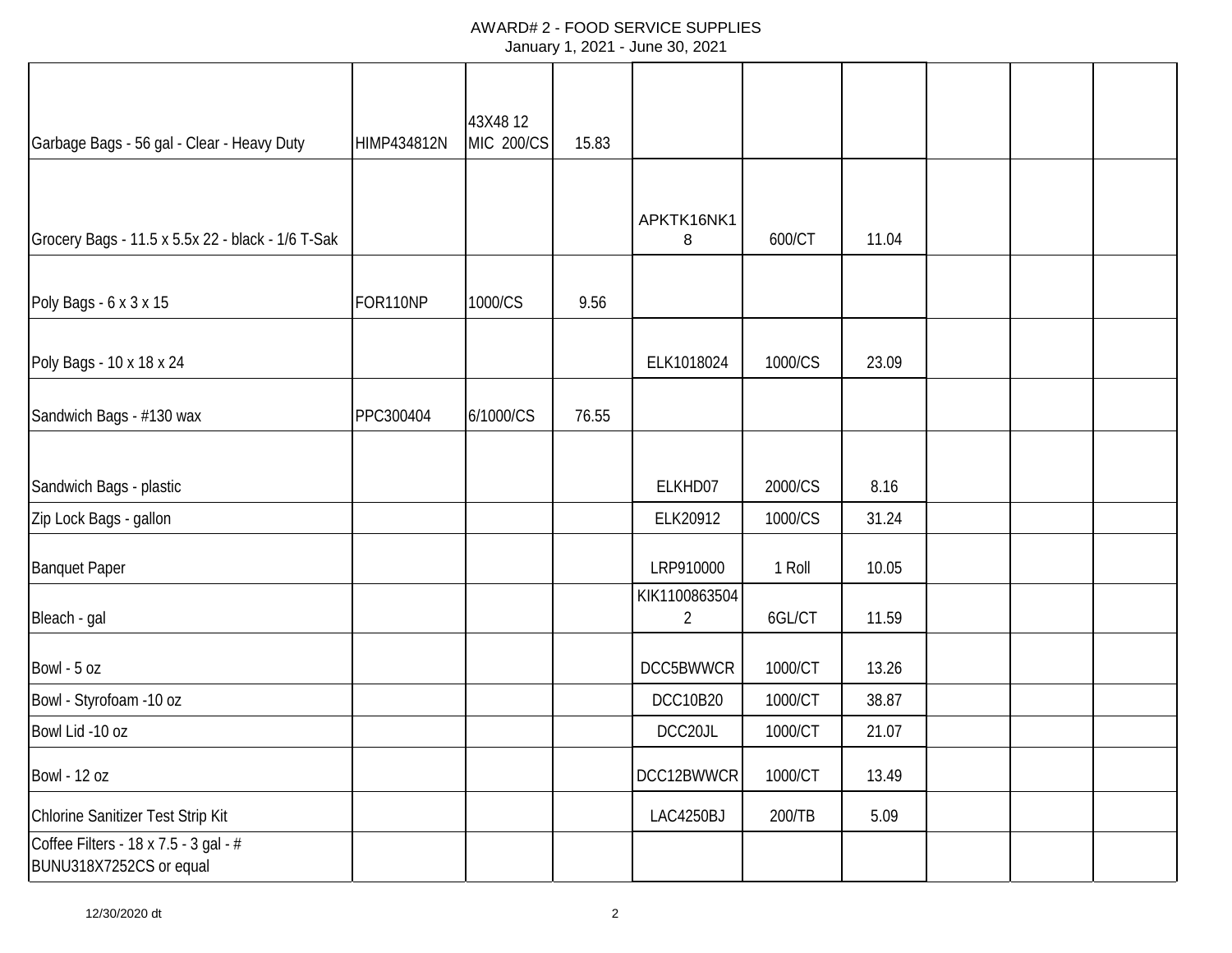| Comet All Purpose Bleach Spray - 32 oz                        |            |                                  |       | <b>PGC02287CT</b>                      | 8/CT     | 40.85 |  |  |
|---------------------------------------------------------------|------------|----------------------------------|-------|----------------------------------------|----------|-------|--|--|
| Container - Styrofoam - Hinged - approx. 9 x 9 x 3            |            |                                  |       | DCC90HT1R                              | 200/CT   | 13.07 |  |  |
| Container - Styrofoam - Hinged - approx. 6 x 6 x 3            |            |                                  |       | DCC60HT1                               | 500/CT   | 17.84 |  |  |
| Cotton Cloth - approx. 16" x 18"                              | HSP34025   | 25 LB<br><b>APPROX</b><br>180/CS | 36.15 |                                        |          |       |  |  |
| Cream Cleanser - qt                                           |            |                                  |       | NCL172545                              | 12QT/CS  | 20.01 |  |  |
| Cup - Foam - squat - 4 oz                                     |            |                                  |       | DCC4J6                                 | 1000/CT  | 20.89 |  |  |
| Cup Lid - Foam - squat - 4 oz                                 |            |                                  |       | DCC6JL                                 | 1000/CT  | 12.21 |  |  |
| Cup - Foam - squat - 8 oz                                     |            |                                  |       | DCC8SJ20                               | 1000/CT  | 36.89 |  |  |
| Cup Lid - Foam - squat - 8 oz                                 |            |                                  |       | DCC20JL                                | 1000/CT  | 21.04 |  |  |
| Cup - Hot/Cold, 8 oz - want DC8J8                             |            |                                  |       | DCC8J8                                 | 1000/CT  | 19.31 |  |  |
| Cup Lid - Hot/Cold, 8 oz                                      |            |                                  |       | DCC8JL                                 | 1000/CT  | 12.49 |  |  |
| Cup - Hot/Cold, 14-16 oz                                      |            |                                  |       | DCC16J16                               | 1000/CT  | 38.39 |  |  |
| Cup - Paper - 1 oz                                            | SLOP100N   | 10/250/CS                        | 15.93 |                                        |          |       |  |  |
| Cup - Plastic - 1 oz                                          |            |                                  |       | <b>CSWPC1C2510</b><br>$\boldsymbol{0}$ | 2500/CT  | 14.26 |  |  |
| Cup - Souffle - 2 oz                                          |            |                                  |       | DCCP200N                               | 2500/CT  | 14.26 |  |  |
| Cup Lid - Souffle - 2 oz                                      |            |                                  |       | DCCPL200N                              | 2500/CT  | 14.08 |  |  |
|                                                               |            |                                  |       |                                        |          |       |  |  |
| <b>Cupcake Liner Papers</b>                                   |            |                                  |       | HFM610031                              | 10000/CT | 43.26 |  |  |
| Deli Container - clear w/lid - 12 oz - rectangular            | DRTCH12DEF | 200/CS                           | 19.75 |                                        |          |       |  |  |
| Dinex 8 oz disposable lids for 8 oz Turnbury mugs DIN30008775 |            | 1000/CS                          | 41.15 |                                        |          |       |  |  |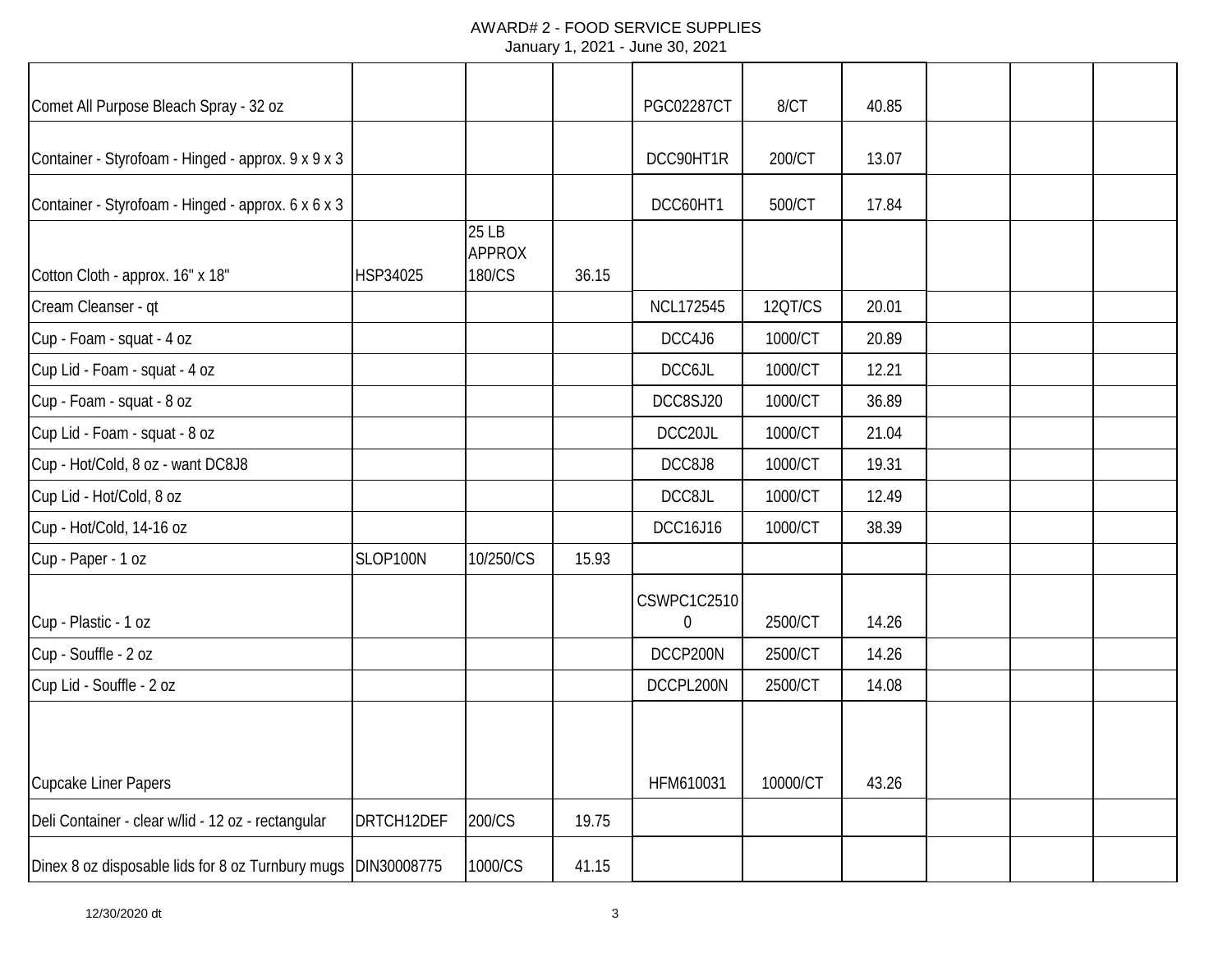| Dawn Dish Soap - gallon                                   |                   |            |       | <b>NCL110529GL</b> | Gallon     | 4.08  |       |         |       |
|-----------------------------------------------------------|-------------------|------------|-------|--------------------|------------|-------|-------|---------|-------|
| Dishwasher Detergent - Cascade (or equal)                 |                   |            |       | RAC78234           | 6/2.3QT/CS | 27.25 |       |         |       |
| <b>Excaliber Sanitizer</b>                                |                   |            |       | NWLGS1GAL          | 1 Gallon   | 18.49 |       |         |       |
| Film - 18" x 500'                                         |                   |            |       | IBSFSW1802K        | 1 Roll     | 10.25 |       |         |       |
| Flash Dri equal to CX8 Rinse Drying Agent - 5 gal<br>pail | SMZC0710005       | 5 GAL      | 36.15 |                    |            |       |       |         |       |
| Gloves - latex - small - for food handling                |                   |            |       | <b>NWLLGPPFGS</b>  | 100/BX     | 7.97  | C3316 | 1000/cs | 48.04 |
|                                                           |                   |            |       |                    |            |       |       |         |       |
| Gloves - latex - medium - for food handling               |                   |            |       | NWLLGPPFGM         | 100/BX     | 7.97  | C3316 | 1000/cs | 48.04 |
| Gloves - latex - large - for food handling                |                   |            |       | NWLLGPPFGL         | 100/BX     | 7.97  | C3316 | 1000/cs | 48.04 |
| Gloves - plastic - for food handling                      |                   |            |       | SAGDPEMD5<br>BX    | 500/BX     | 3.99  | C3427 | 1000/cs | 9.51  |
| <b>Beard Nets</b>                                         |                   |            |       | SADBRD1000         | 1000/CS    | 43.25 |       |         |       |
| Hair Nets - about 24"                                     | FDI109HP124B<br>Ν | 10/100/CS  | 86.25 |                    |            |       |       |         |       |
| Hair Nets - larger than 24"                               | FDIHN500BR        | 144/BX 28" | 11.35 |                    |            |       |       |         |       |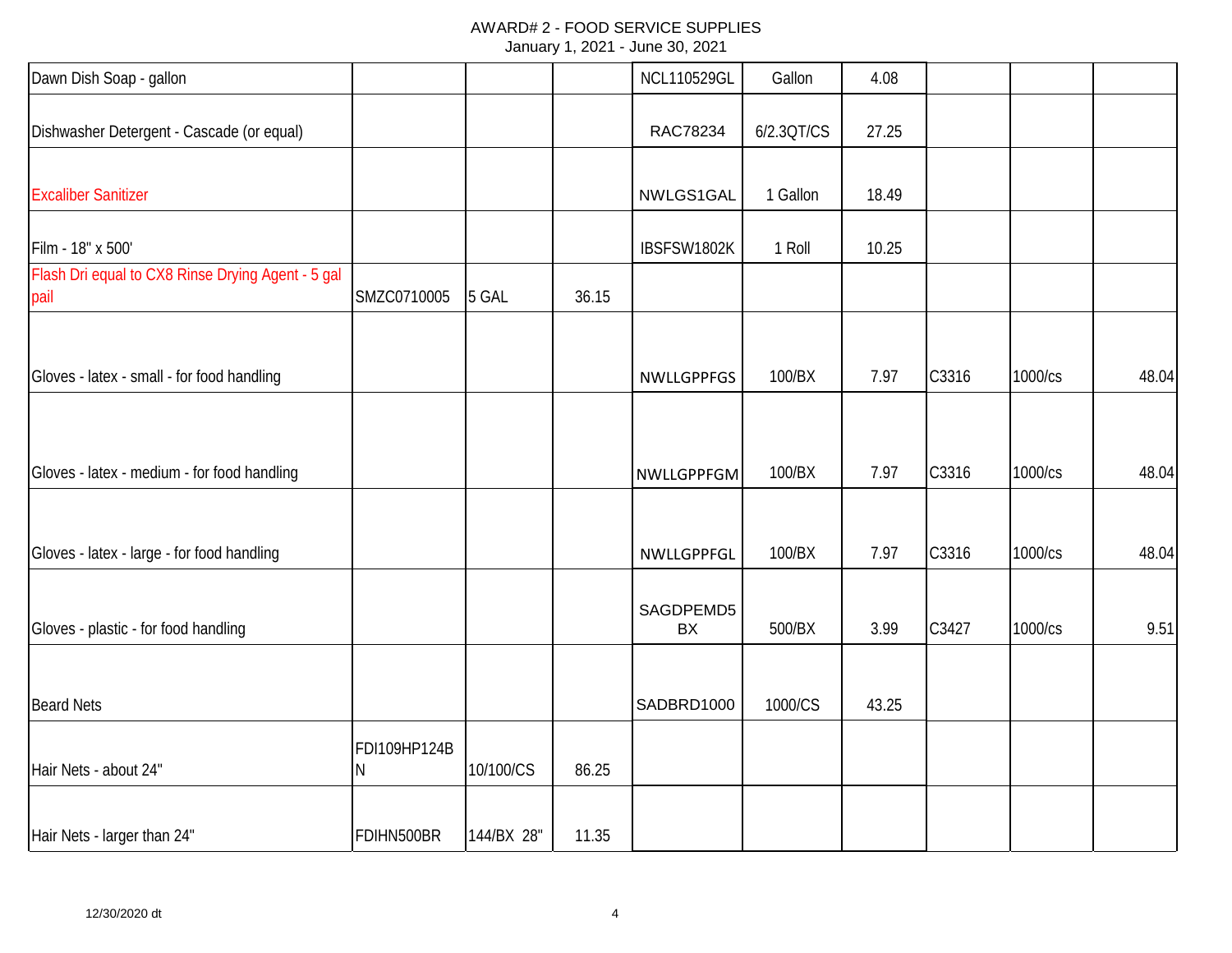| Heavy Duty Floor Cleaner (liquid)            | SMZB0320004 | 4/GL/CS | 16.50 |                      |                      |       |  |  |
|----------------------------------------------|-------------|---------|-------|----------------------|----------------------|-------|--|--|
|                                              |             |         |       |                      |                      |       |  |  |
| Ice Bags - Empty - 5 lb                      |             |         |       | LDD13135             | 1000/CS              | 41.25 |  |  |
| Laundry Detergent - liquid                   | SMZW4200004 | 4/GL/CS | 19.40 |                      |                      |       |  |  |
| Laundry Detergent - powder                   | SMZC0597050 | 50# BOX | 21.37 |                      |                      |       |  |  |
| Lime Away                                    | SMZL2125004 | 4/GL/CS | 22.00 |                      |                      |       |  |  |
| Napkins - 1 ply                              |             |         |       | CSWLFN1P19<br>8000   | 8000/CS              | 19.62 |  |  |
| Pan Liners - 16.375" x 24.375"               |             |         |       | <b>GENPANLINER</b>   | 1000/CT              | 30.47 |  |  |
| Paper Place Mats (white)                     |             |         |       | LMILP100             | 1000/CT              | 11.04 |  |  |
| Paper Place Mats (green)                     | SNF6025     | 1000/CS | 15.61 |                      |                      |       |  |  |
| Paper Place Mats (red)                       | SNF6005     | 1000/CS | 15.61 |                      |                      |       |  |  |
| Paper Towels - Brown - roll for Towel Master |             |         |       | GPC26490             | 6/1150"/CT           | 48.79 |  |  |
| Paper Towels - White - roll                  |             |         |       | MRC06350             | 30RL/85Sheet<br>S/CS | 15.79 |  |  |
| Plastic Forks (bulk)                         |             |         |       | CSWFPPWP10<br>$00\,$ | 1000/CT              | 4.64  |  |  |
| Plastic Knives (bulk)                        |             |         |       | CSWKNPPWP1<br>000    | 1000/CT              | 4.64  |  |  |
| Plastic Spoons (bulk)                        |             |         |       | CSWTSPPWP1<br>000    | 1000/CT              | 4.64  |  |  |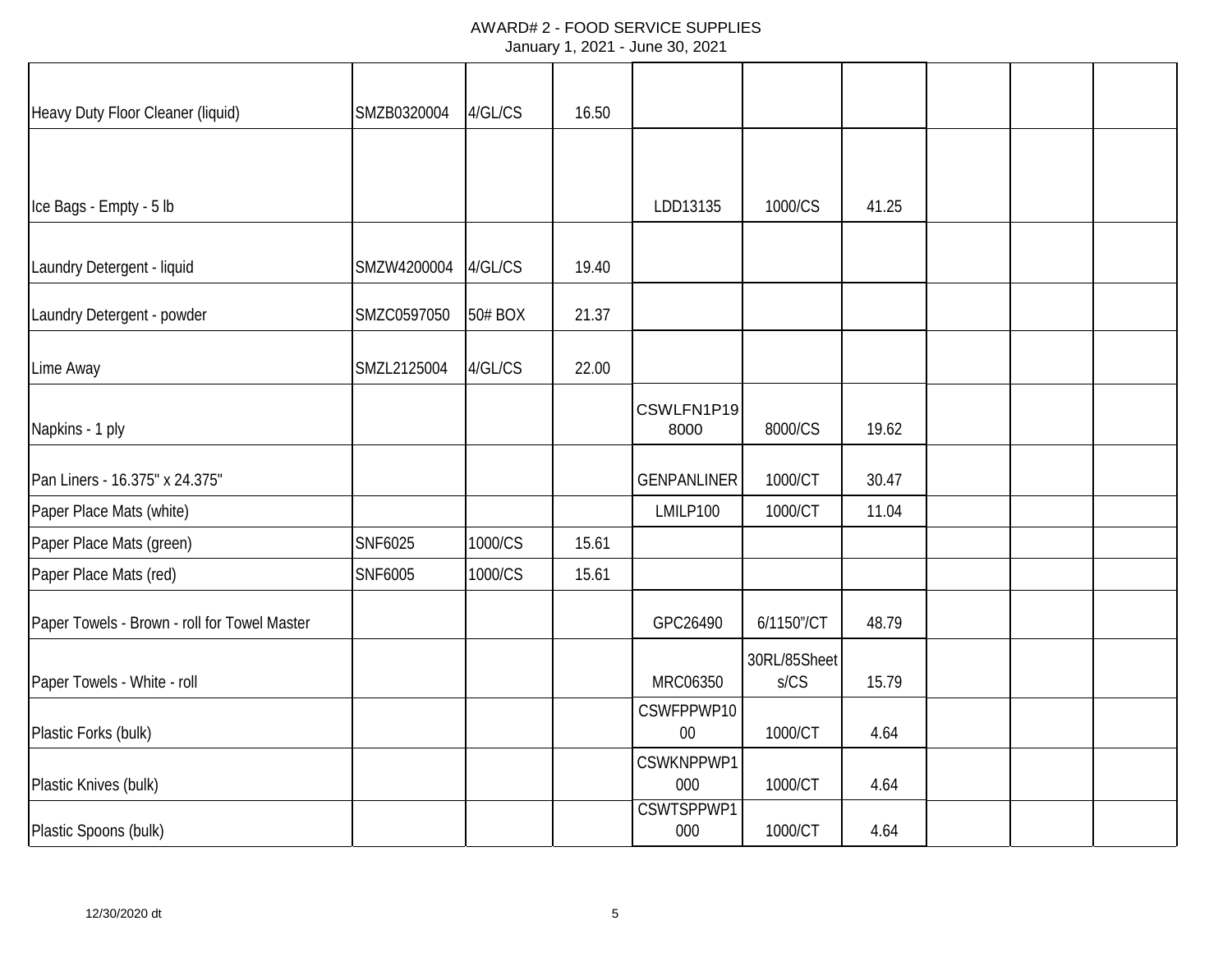| Plastic Wrap - 18" x 2,000'                              |          |        |        | IBSFSW1802K      | 1 Roll       | 10.27 |  |  |
|----------------------------------------------------------|----------|--------|--------|------------------|--------------|-------|--|--|
| Plates - paper - 6"                                      |          |        |        | SGV421278        | 10000/CT     | 10.03 |  |  |
| Plates - paper - 9"                                      |          |        |        | SGV4212860       | 1000/CS      | 15.87 |  |  |
| Plates - styrofoam - 9"                                  |          |        |        | DCC9PWCR         | 500/CT       | 12.78 |  |  |
| Plates - styrofoam - 10.25"                              |          |        |        | DCC10PWCR        | 500/CT       | 20.68 |  |  |
| Powder Cleaner - qt                                      |          |        |        | CPC14278EA<br>CT | 24/210Z/CS   | 23.26 |  |  |
| Sacks 1/6                                                |          |        |        | DUM80076         | 500/BD       | 27.46 |  |  |
| <b>Scotch Brite Pads</b>                                 |          |        |        | <b>BWK196</b>    | 20/CT        | 3.58  |  |  |
| Speedball Cleaner                                        |          |        |        | NCL107136        | 12QT/CS      | 18.43 |  |  |
| <b>Stainless Steel Scrubber</b>                          |          |        |        | PME75004292      | <b>72/CT</b> | 18.19 |  |  |
| <b>Stainless Steel Spray</b>                             |          |        |        | <b>NCL2006</b>   | 12/18OZ/CT   | 27.46 |  |  |
| Tray - aluminum - 3 compartment HDM                      |          |        |        | CSWFC3CT250      | 250/CS       | 30.89 |  |  |
| Water Test Strips (7347636) QUAQR                        |          |        |        | LAC2951          | 100/TB       | 4.56  |  |  |
| Wypalls x 60                                             | KIM54015 | 252/CS | 19.40  |                  |              |       |  |  |
| Zappers all purpose towels - blue                        |          |        |        | KCC05776         | 672/CT       | 58.46 |  |  |
| 3 compartment tray with heat film (Oliver 7230-<br>6100) | OLV2103  | 600/CS | 200.16 |                  |              |       |  |  |